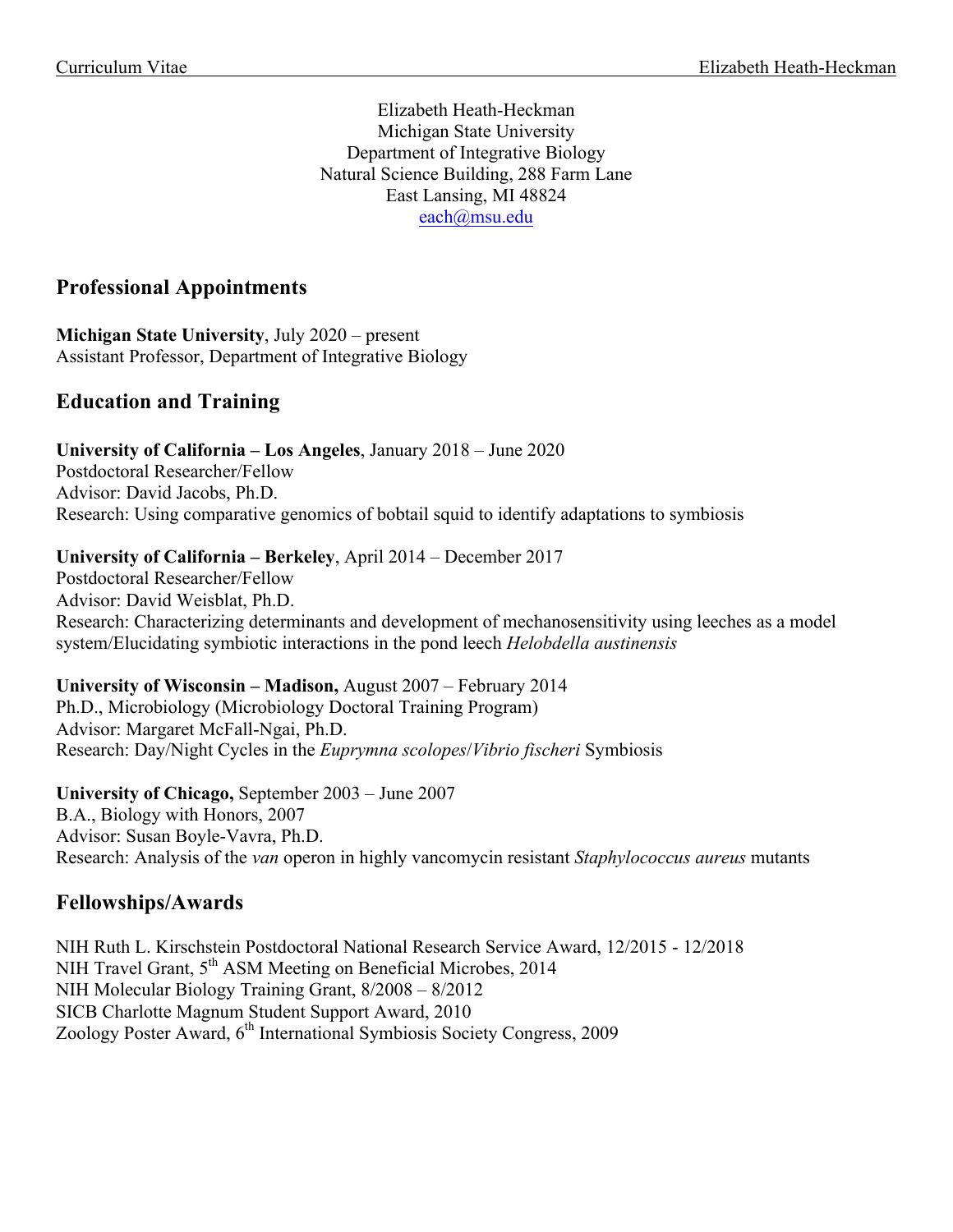# **Publications**

## **In Preparation**

*Submitted or in Final Draft:*

**Heath-Heckman, E.A.C.**, Yoo, S., Pellegrino, M., Angstadt, J., Bautista, D., Fernandez De Miguel, F., and Weisblat, D. Transcriptional Profiling of Identified Neurons in Leech. Submitted to *BMC Genomics*.

Flores, V., **Heath-Heckman, E.A.C**., Rodriguez, R., and Weisblat, D.A. Patterns of Expression and Evolution of the Innexin Gene Family in *Helobdella austinensis*. In preparation for submission to *Development, Genes, and Evolution*.

## *Experiments ongoing:*

**Heath-Heckman, E.A.C**., Dill-McFarland, K., Suen, G., and Weisblat, D. Definition of the Microbiome of *Helobdella austinensis*, a Model System for the Study of Organismal Development.

**Heath-Heckman, E.A.C. \*,** Spies, B.\*., Bates, A., Welchel, M., Glick, M., and Jacobs, D. Infection Dynamics of a Microsporidian Parasite of the Tidewater Goby along the California Coast.

# **Published or Accepted**

Kuo, D-H., De-Miguel, F., **Heath-Heckman, E.**, Szczupak, L., Todd, K., Weisblat, D., and Winchell, C. 2020. A Tale of Two Leeches: toward the Understanding of the Evolution and Development of Behavioral Neural Circuits. *Evol. Dev.* In Press.

Kim, R.C., Le, D., Ma, K., **Heath-Heckman, E.A.C.**, Whitehorn, N., Kristan, W.B., and Weisblat, D.A. 2019. Behavioral Analysis of Substrate Texture Preference in a Leech, *Helobdella austinensis*. *J. Comp. Physiol A*. **205(2)**:191-202

Kremer, N., Koch, E., El Filali, A., Zhou, L., **Heath-Heckman, E.A.C.**, Ruby, E., and McFall-Ngai, M. 2018. Persistent interactions with bacterial symbionts directs mature host cell morphology and gene expression in the squid-vibrio symbiosis. *mSystems*. **3(5)**.

Nawroth, J.C., Guo, H., Koch, E., **Heath-Heckman, E.A.C.**, Hermanson, J.C., Ruby, E.G., Dabiri, J.O., Kanso, E., and McFall-Ngai, M. 2017. Motile Cilia Create Fluid-Mechanical Microhabitats for the Active Recruitment of the Host Microbiome. *Proc. Natl. Acad. Sci. U.S.A.* **114(36)**: 9510-9516.

Peyer, S.M., **Heath-Heckman, E.A.C.**, and McFall-Ngai, M.J. 2017. Characterization of the Cell Polarity Gene Crumbs During the Early Development and Maintenance of the Squid-Vibrio Light Organ Symbiosis. *Dev. Genes. Evol.* **227(6):**375-387.

**Heath-Heckman, E.A.C.** 2016. The Metronome of Symbiosis: Interactions Between Microbes and the Host Circadian Clock. *Integr Comp Biol.* **56(5)**: 776-783.

**Heath-Heckman, E.A.C.**, Foster, J., Apicella, M.A., Goldman, W.E., McFall-Ngai, M. 2016. Environmental cues and Symbiont MAMPs function in concert to drive the daily remodeling of the crypt-cell brush border of the *Eupryma scolopes* light organ. *Cell Microbiol*. **18(11)**: 1642-1652.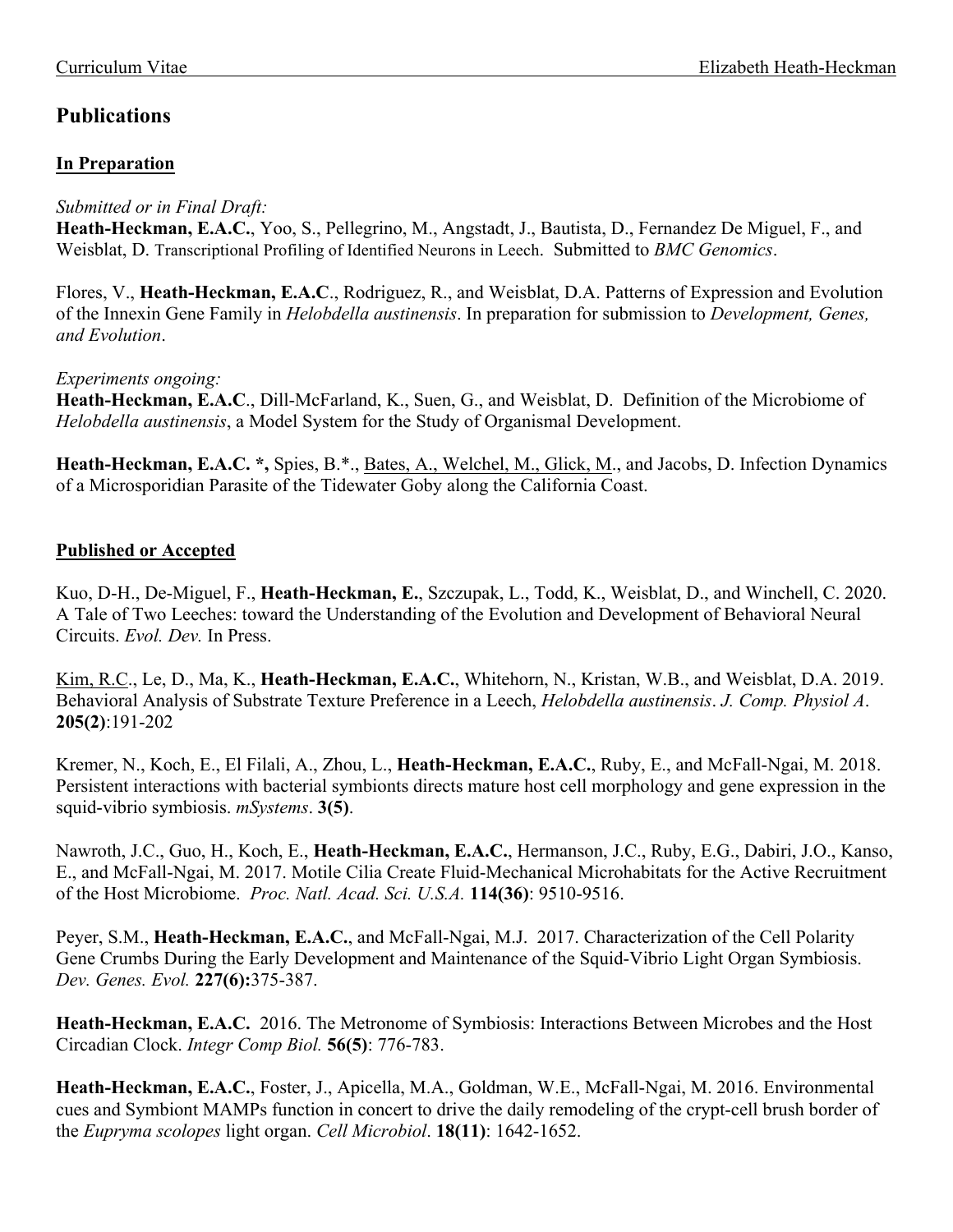Schwartzman J., Koch E., **Heath-Heckman E.A.C.**, Zhou L., Kremer N., McFall-Ngai M., and Ruby E. 2015. The chemistry of negotiation: Rhythmic, glycan-driven acidification in a symbiotic conversation. *Proc. Natl. Acad. Sci. U.S.A.* **112(2)**:566-71.

**Heath-Heckman, E.A.C.\***, Gillette, A.A**.\***, Augustin, R., Gillette M.X., Apicella, M.A., Goldman, W.E., McFall-Ngai, M.J. 2014. Shaping the microenvironment: evidence for the influence of a host galaxin on symbiont acquisition and maintenance in the squid-vibrio symbiosis. *Environ Microbiol.* **16(12)**:3669-82.

Koropatnick, T., Goodson, M. S., **Heath-Heckman, E.A.C.**, and McFall-Ngai, M. 2014. Identifying the cellular mechanisms of symbiont-induced epithelial morphogenesis in the squid-vibrio association. *Biol. Bull.* **226(1):**56-68.

**Heath-Heckman, E.A.C.**, S.M. Peyer, C.A. Whistler, M.A. Apicella, W.E. Goldman, and M.J. McFall-Ngai. 2013. Bacterial bioluminescence regulates expression of a host cryptochrome gene in the squid-vibrio symbiosis. *mBio* **4(2)**:e00167-13.

## **Selected News Features**

Ecology: Symbionts set squid's clock. 2013. *Nature* **496**: 273 Kahrstrom, C.T. 2013. Symbiosis: Bacteria seize control of the clock. *Nature Reviews Microbiology* **11**: 362-363 Herzog, K. UW studies how bacteria affect squid's internal clock. *Milwaukee Journal Sentinel* April 20, 2013. Pignataro, A. How the Unassuming Hawaiian Bobtail Squid May Help Us Understand Human Health. *MauiTime* May 30, 2013.

Kremer, N.K., Philipp, E., Charpentier, M-C., Brennan, C., Kraemer, L., Altura, M.A., Augustin, R., Haesler, R., **Heath-Heckman, E.A.C.**, *et al.* 2013. Initial symbiont contact orchestrates organ-wide transcriptional changes that prime tissue colonization. *Cell Host Microbe* **14(2)**: 183-194

Altura, M.A., **Heath-Heckman, E.A.C.**, Gillette, A.A., Kremer, N., Krachler, A-M., Brennan, C., Ruby, E.G., Orth, K., and McFall-Ngai, M.J. 2013. The first engagement of partners in the *Euprymna scolopes – Vibrio fischeri* symbiosis is a two-step process initiated by a few environmental symbiont cells. *Environ. Microbiol*. **15(11)**: 2937-2950.

Chaston, J.M., Murfin, K.E., **Heath-Heckman, E.A.C.**, and Goodrich-Blair, H. 2013. Previously unrecognized stages of species-specific colonization in the mutualism between *Xenorhabdus* bacteria and *Steinernema* nematodes. *Cell. Microbiol*. **15(9)**: 1545-1559.

McFall-Ngai, M.J., **Heath-Heckman, E.A.C.**, Gillette, A.A., Peyer, S.M., and Harvie, E.A. 2012. The secret languages of coevolved symbioses: insights from the *Euprymna scolopes* – *Vibrio fischeri* symbiosis. *Semin. Immunol.* **24(1)**: 3-8.

Mandel, M.J., Schaefer, A.L., Brennan, C.A., **Heath-Heckman, E.A.C.**, Deloney-Marino, C.R., McFall-Ngai, and M.J., Ruby, E.G. 2012. Squid-derived chitin oligosaccharides are a chemotactic signal during colonization by *Vibrio fischeri*. *Appl. Environ. Microbiol.* **78(13)**: 4620-4626.

**Heath-Heckman, E.A.C.**, and McFall-Ngai, M.J. 2011. The occurrence of chitin in the hemocytes of invertebrates. *Zoology (Jena)*. **114(4)**: 191-198.

*(Underlined authors were direct undergraduate or high school mentees of E. Heath-Heckman)*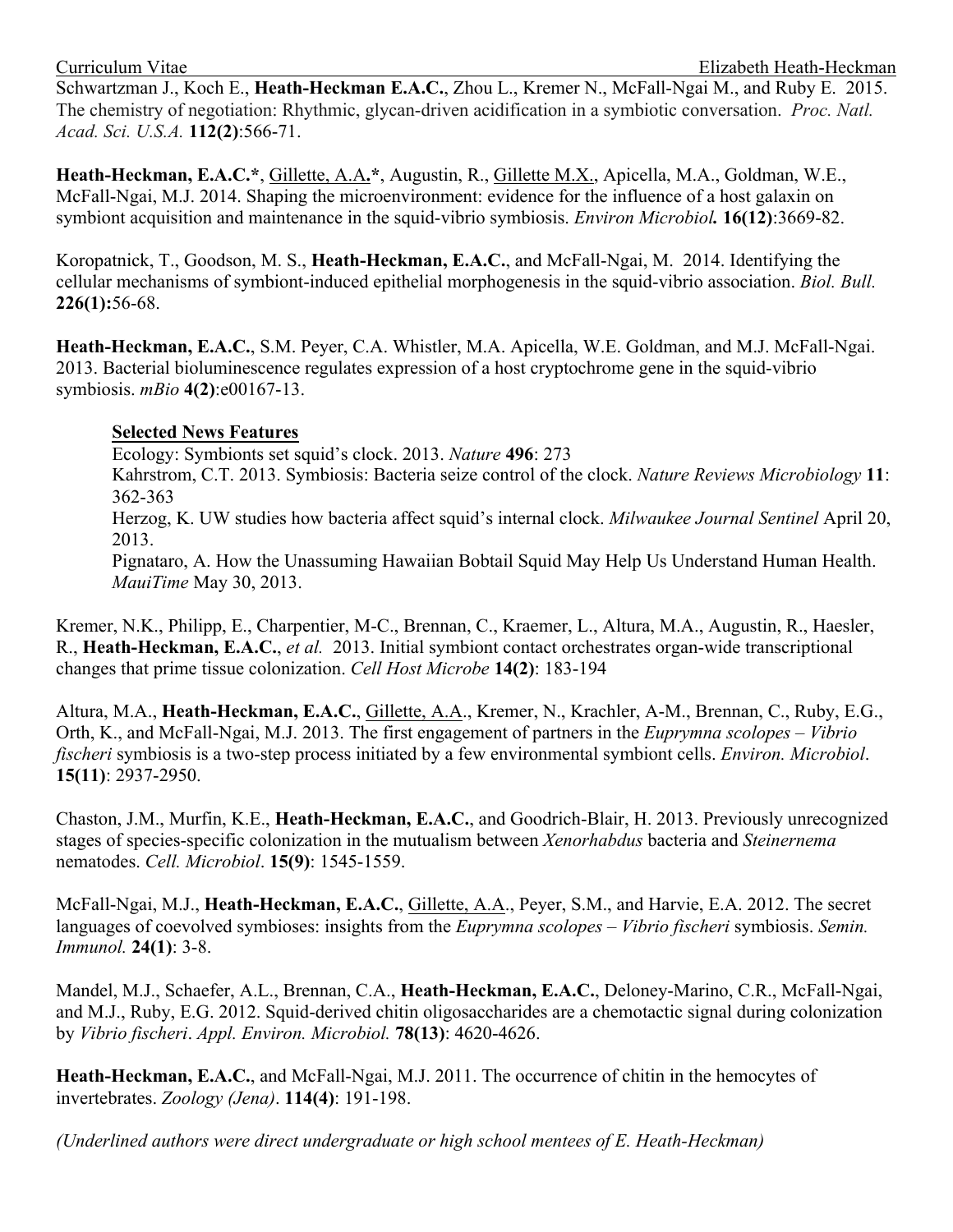# **Teaching Experience**

## **Instructor (UCLA):**

Winter 2019: EEB 105 – Biology of the Invertebrates (lecture and laboratory)

- Upper-division undergraduate topics class
- Designed new curriculum after 5-year hiatus in UCLA offering the course
- New curriculum was phylogeny-based and integrated novel assessment strategies in laboratory activities, such as the production of short nature documentaries using smartphones.

## **Invited Lecturer (University of Wisconsin – Madison):**

Fall 2010, 2011, 2012: MMI 554 Emerging Infectious Diseases Fall 2012: MMI 302 Medical Microbiology Laboratory

## **Teaching Assistant:**

**University of Wisconsin – Madison** Fall 2008, 2009: MMI 554 Emerging Infectious Diseases **University of Chicago** Winter 2005, 2006, 2007: BIOS 15106 Plagues: Past and Present Autumn 2006: BIOS 20184 Biodiversity Spring 2007: BIOS 10110 Biological Issues and Paradigms

## **Intensive programs (UCLA):**

Fall 2018, Bioscience Postdoc Educational Leadership Program (Focus on Immunity and Inflammation)

# **Professional Societies**

American Society for Microbiology Society for Integrative and Comparative Biology International Symbiosis Society Biophysical Society

# **Professional Presentations**

# **Organizational Positions:**

Co-Chair for the Upcoming Gordon Research Seminar on Ecological and Evolutionary Genomics, 2021

Discussion Group Co-Leader, Discussion on "Beneficial Microbes and Circadian Rhythms", 5<sup>th</sup> ASM Conference on Beneficial Microbes, 2014, Washington, D.C.

## **Invited Talks:**

Invited speaker for the Upcoming Symposium "Genomic Perspectives in Comparative Physiology of Mollusks: Integration across Disciplines" at the Society for Integrative and Comparative Biology Annual Meeting, 2021